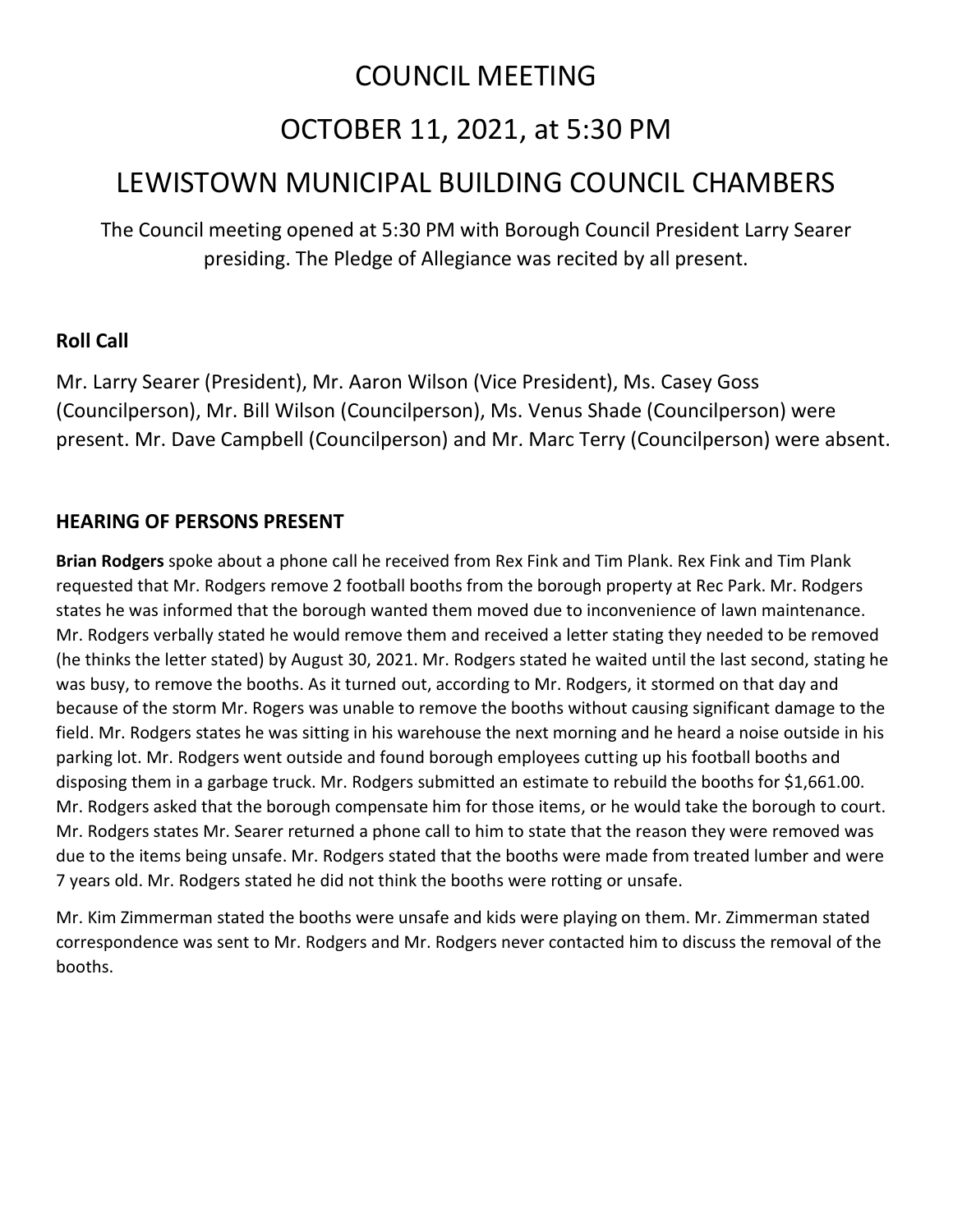### **\*\*CONSENT AGENDA**

The following are routine, procedural, and informational non-controversial items and do not appear to require discussion or explanation prior to Council's action. These items will be acted upon by one motion unless any member of Council desires to move an item to the Regular Agenda for further discussion.

A. \*\*Approval of Minutes: Council Meeting- September 13, 2021

- B. \*\*Approval of Treasurer's Report (N/A)
- C. \*\*Approval of Schedule of Bills
- D. \*\*Facility Use Request: 1. Community Center Use Request, ref: email sent
- E. Acknowledge receipt of Fame Meeting Minutes & Stats
- F. Acknowledge receipt of Tax Collector's Report
- G. Acknowledge receipt of Codes Enforcement Report
- H. Acknowledge receipt of "The Rotary Club of Lewistown" Invitation
- I. Acknowledge receipt of "JRV MCS Chamber Business After Hours Event" Invitation
- J. Acknowledge receipt of Mifflin County Library Board of Directors letter
- K. Acknowledge receipt of Mifflin County Library Planning Director class(es) invitation

#### **On a motion by Mr. A Wilson and seconded by Ms. Shade, Council unanimously moved to accept the consent agenda.**

#### **BOROUGH MANAGER**

**Mr. Kim Zimmerman** provided an update on the potential move by the Police Department to the Community Center and stated it is a feasible renovation but would take a few years to complete. The estimate was approximately \$750,000.00. Mr. Zimmerman then stated we are still waiting for responses for the CDBG-CV Park. Mr. Zimmerman stated we are making phone calls to the addresses on the list to try and get more responses so that the project and funds aren't lost. Mr. Zimmerman then stated we have met all our requirements for the repair/replacement of the ADA lift ramp in the borough building and we are waiting on the parts and repairs to be made. Mr. Zimmerman stated we received the Liquid Fuels report from PENNDOT, and we will receive about \$200,000 in 2022. Mr. Zimmerman will meet with the county and Mr. Rager to formulate a plan to present to the committee on where to spend those funds. Mr. Zimmerman then brought up municipal equipment replacement. Mr. Zimmerman stated Truck 109 is one of our main plow trucks, is 30 years old, and needs to pass inspection. Truck 109 currently needs between \$5,000 and \$10,000 worth of repairs made. Mr. Zimmerman presented estimates in the range of \$167,000 for the plow truck from COSTARS. This truck is on hand and needs to be requested by November 12<sup>th</sup> to get it this year, otherwise, the truck would not be delivered until 2023. Mr. B Wilson asked how many axles the new truck has. Council requested additional information and additional estimates, including Noerr's International in Lewistown. Also, the police have a car that needed a new transmission, it cost \$4,000 to repair/replace. The borough has \$20,000 worth of repairs into this car and the cruiser originally cost approximately \$34,000. Mr. Zimmerman and Chief Clemens were able to find one locally (Mechanicsburg) for \$34,000. If we wait, the borough may not be able to replace it until 2022 or possibly 2023. Ms. Shade asked if council approved a police car in 2020. Ms. Goss and Chief Clemens stated that it was approved and then rescinded. Mr. Zimmerman stated you can spend ARPA funds on public safety, wastewater treatment, water, broadband, etc. Mr. Zimmerman stated Lewistown received \$425,218.00 in ARPA funds. Mr. Zimmerman stated those funds are in our account and there are no plans now on how to use them. Mr. Zimmerman stated the money to purchase the plow truck (\$167,000) and the police car (\$34,000) could come from those funds. Mr. Zimmerman stated he is putting together a list of equipment that needs replaced.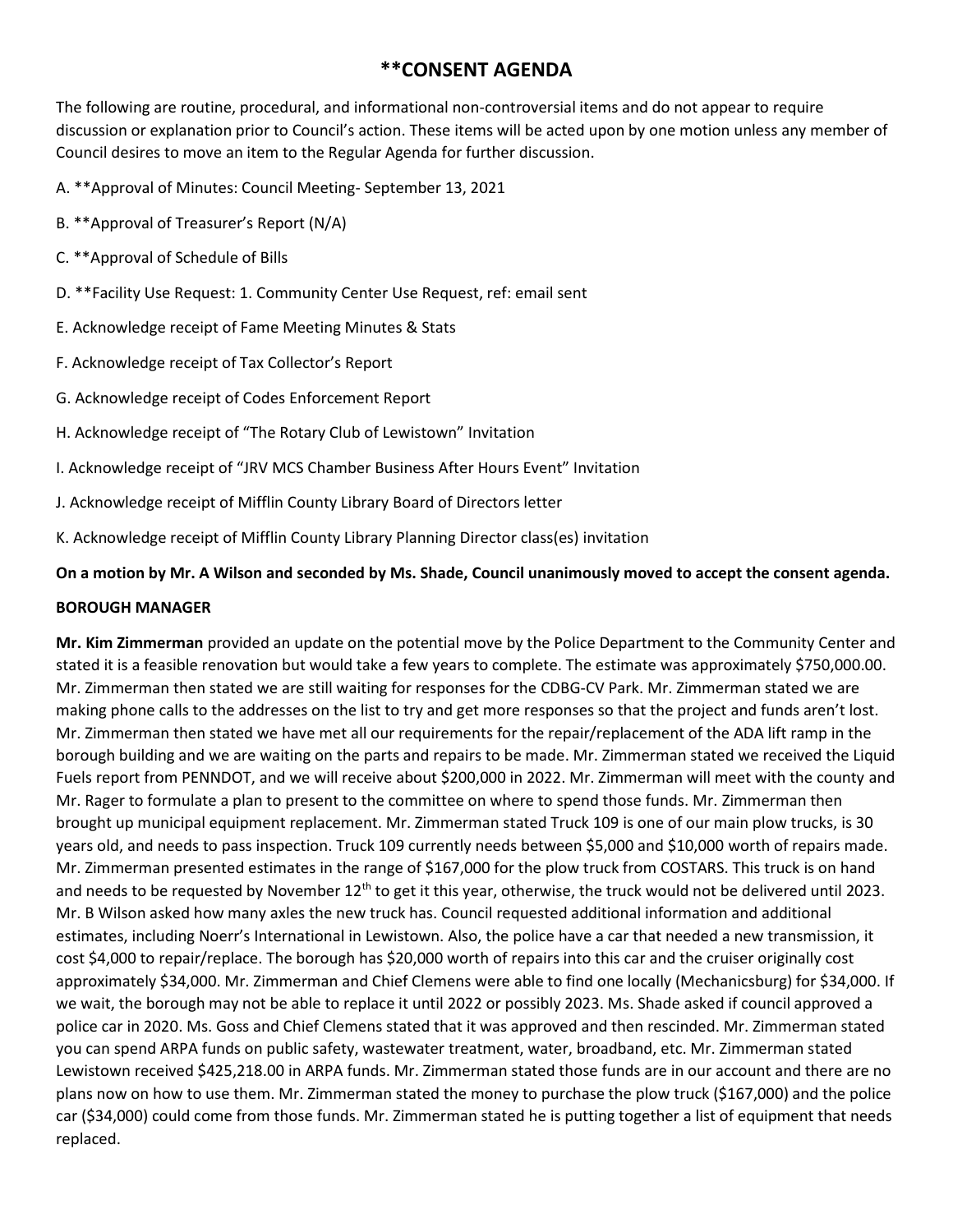**On a motion by Ms. Goss and seconded by Mr. A Wilson, roll call vote was taken on purchasing a new Police car.** 

| Dave Campbell       |     |
|---------------------|-----|
| <b>Casey Goss</b>   | Yea |
| <b>Larry Searer</b> | Yea |
| <b>Venus Shade</b>  | Yea |
| <b>Marc Terry</b>   |     |
| <b>Aaron Wilson</b> | Yea |
| <b>Bill Wilson</b>  | Nav |

#### **FIRE CHIEF**

In the month of September, the fire company responded to 34 alarms, 2 cooking fires, 6 medical assists, 3 motor vehicle accidents with injuries, 3 water rescues, 3 natural gas leaks, 8 power lines down, 2 water evacuations in Derry Twp., 1 public service (lock out), 2 odor of smoke, 2 faulty smoke detectors activations, 2 natural disaster where the department was on stand by at all three stations with approximately 6 people on duty at all times. October is Fire Prevention month. November  $7<sup>th</sup>$  is when we turn the clocks back and when the fire department recommends changing the batteries in your smoke detectors. The batteries typically last about 6 months so it is a good time to change them.

#### **MAYOR BARGO**

Mayor Bargo stated she spent 4 days with mayors, council members, Borough managers, secretaries from all over the state. The conference was important for networking, gaining friends, and information. Mayor Bargo extended invitations to members of Council. Mayor Bargo stated that October 3o, 2021 from 6pm-8PM is when neighboring communities are planning Trick or Treat.

#### **POLICE CHIEF**

Chief Clemens stated the police had 498 calls for service, 28 traffic citations 14 non-traffic, 54 written warnings, 428 parking tickets issued. Chief Clemens stated civil service testing will be the 24<sup>th</sup> of October at Mifflin County High School. The deadline for the application is October  $15<sup>th</sup>$  to take the test and all other information is on the police website. The county submitted a county wide application for tasers for all the local departments. The cost for our department would be around \$15,000 - \$16,000 and the total now for the grant is \$60,000 no matching funds. It has been submitted and we are waiting to hear if it was approved.

#### **RECREATION BOARD**

Mr. Zimmerman stated the minutes are not published yet, but they did have a quorum. The main items discussed were repair of the lights at Rec Park, pool stats, brick repair at Victory Park, and the repair of the Mural. Mr. Zimmerman stated we have already implemented some water diverting devices to keep the water off the mural.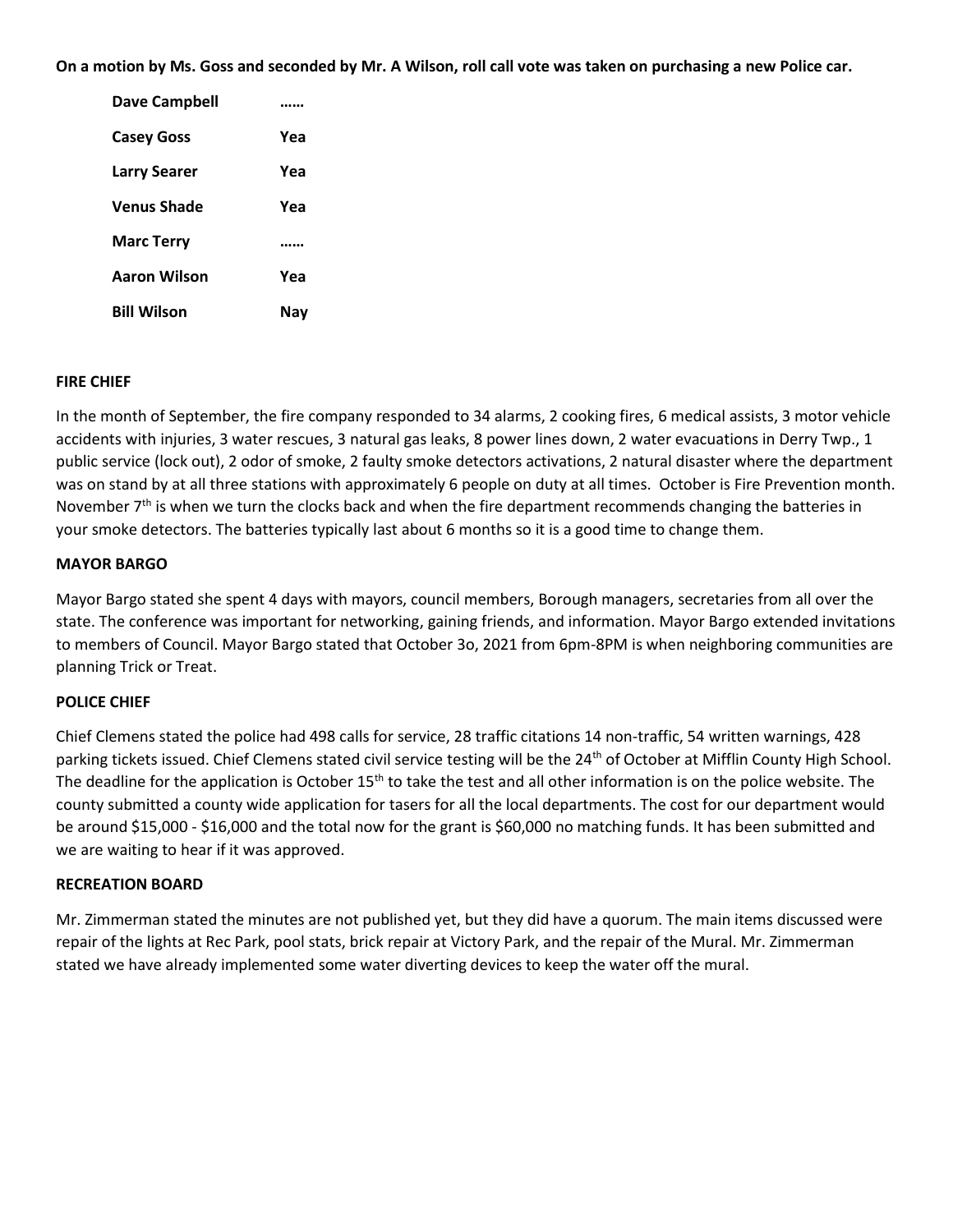#### **BOROUGH SOLICOR**

Mr. Remy stated that the ordinance about parking disabled vehicles on the street has been advertised. The ordinance would take effect immediately.

**On a motion by Ms. Goss and seconded by Mr. A. Wilson roll call vote was taken on adopting Parking Ordinance 2021- 13**

| Dave Campbell       |     |
|---------------------|-----|
| <b>Casey Goss</b>   | Yea |
| <b>Larry Searer</b> | Yea |
| <b>Venus Shade</b>  | Nay |
| <b>Marc Terry</b>   |     |
| Aaron Wilson        | Yea |
| <b>Bill Wilson</b>  | Үеа |

#### **UNFINISHED AND NEW BUSINESS**

**On a motion by Ms. Shade and seconded by Mr. A Wilson, Council votes unanimously to approve the release of the 2018-2019 CDBG Funds.** 

**On a motion by Mr. A Wilson and seconded by Ms. Shade, Council votes unanimously to approve the release the 2018 CDBG Funds for the ADA Ramp.**

**On a motion by Ms. Goss and seconded by Ms. Shade, Council votes unanimously to approve a Handicapped parking request near 206 Valley Street.**

**On a motion by Ms. Goss and seconded by Mr. A. Wilson, Council votes unanimously to approve the 2021 Minimum Municipal Obligation (MMO) for the Police Pension Plan**

**On a motion by Mr. A. Wilson and seconded by Ms. Shade, Council votes unanimously to approve the 2021 Minimum Municipal Obligation (MMO) for the Non-Uniformed Pension Plan.**

**On a motion by Ms. Shade and seconded by Mr. A Wilson, Council votes unanimously to approve Trick or Treat for October 30, 2021, from 6pm to 8pm.** 

**On a motion by Ms. Goss and seconded by Ms. Goss, Council votes unanimously to approve Trunk or Treat for October 29, 2021, from 5:30 PM to 8:30 PM.**

**On a motion by Ms. Goss and seconded by Mr. A Wilson, Council votes unanimously to approve the Halloween Parade for October 27, 2021, pending PENNDOT approval.**

**On a motion by Ms. Goss and seconded by Ms. Shade, Council votes unanimously to approve the Request for Proposal for the razing of the Binghamton purchase, \$300,000 grant.** 

**On a motion by Mr. A Wilson and seconded by Ms. Shade, Council votes unanimously to discuss placing an alumni Goose at Lombardi Circle.** 

**On a motion by Ms. Goss and seconded by Mr. A Wilson, Council votes unanimously to approve the placement of the alumni goose at Lombardi Circle.**